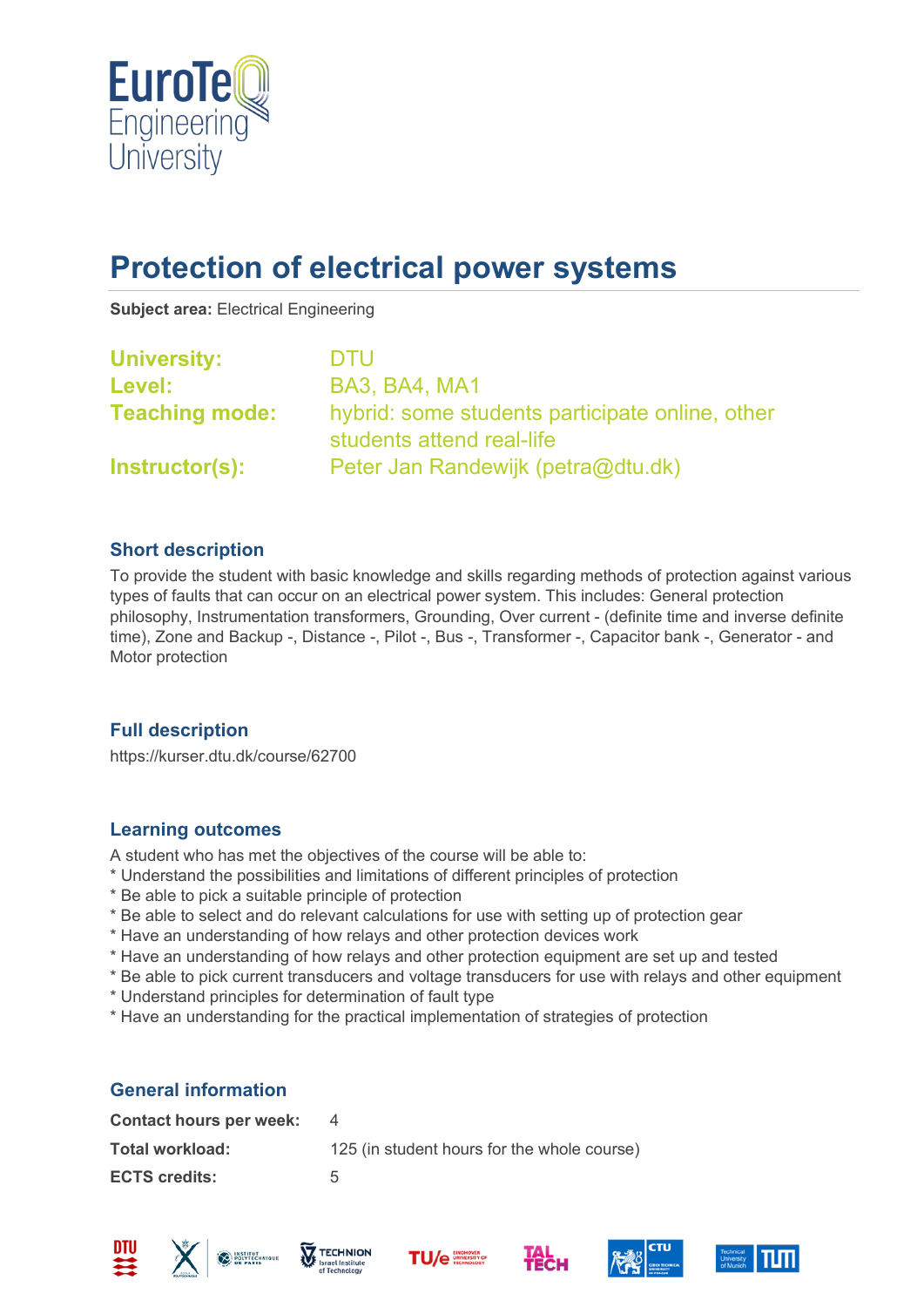

| Language:                      | English                                                                               |  |
|--------------------------------|---------------------------------------------------------------------------------------|--|
| <b>Course start date:</b>      | 01 September 2022                                                                     |  |
| Course end date:               | 22 December 2022                                                                      |  |
| Add. info about start date:    |                                                                                       |  |
| Weekly teaching day/time:      | Thursdays, 08:00-12:00                                                                |  |
| Time zone:                     | CET (Denmark, Germany, France, Netherlands, Switzerland, Czech<br>Republic)           |  |
| <b>Further information:</b>    |                                                                                       |  |
| <b>Prerequisites:</b>          | Power System Course(s) that taught basic load flow analysis and fault<br>calculations |  |
| <b>Activities and methods:</b> | Lectures, Group work, Lab-work, Self-study, Exercises                                 |  |
| <b>Presence on campus:</b>     | Lab equipment and engineering software programs accessible via VPN<br>connection      |  |
| <b>Final examination</b>       |                                                                                       |  |

| Form:                        | oral                                                                                             |
|------------------------------|--------------------------------------------------------------------------------------------------|
| Date:                        |                                                                                                  |
| Location/format:             | TBA - between 5/12 2022 - 22/12 2022                                                             |
| <b>Re-sit possibility:</b>   | <b>ves</b>                                                                                       |
| <b>Transcript available:</b> | end of semester                                                                                  |
| Add. info/requirements:      | Will use OneNote for online students to draw schematics/pictures during<br>the oral examination. |

# **Registration**

To register for this course, follow the registration requirements of your **home university** as specified here: [www.euroteq.eu/courses-registration.](http://www.euroteq.eu/courses-registration)

# **Administration**

| <b>Number of places:</b>     | 12    |
|------------------------------|-------|
| <b>Minimum participants:</b> | N/A   |
| Internal course code:        | 62700 |